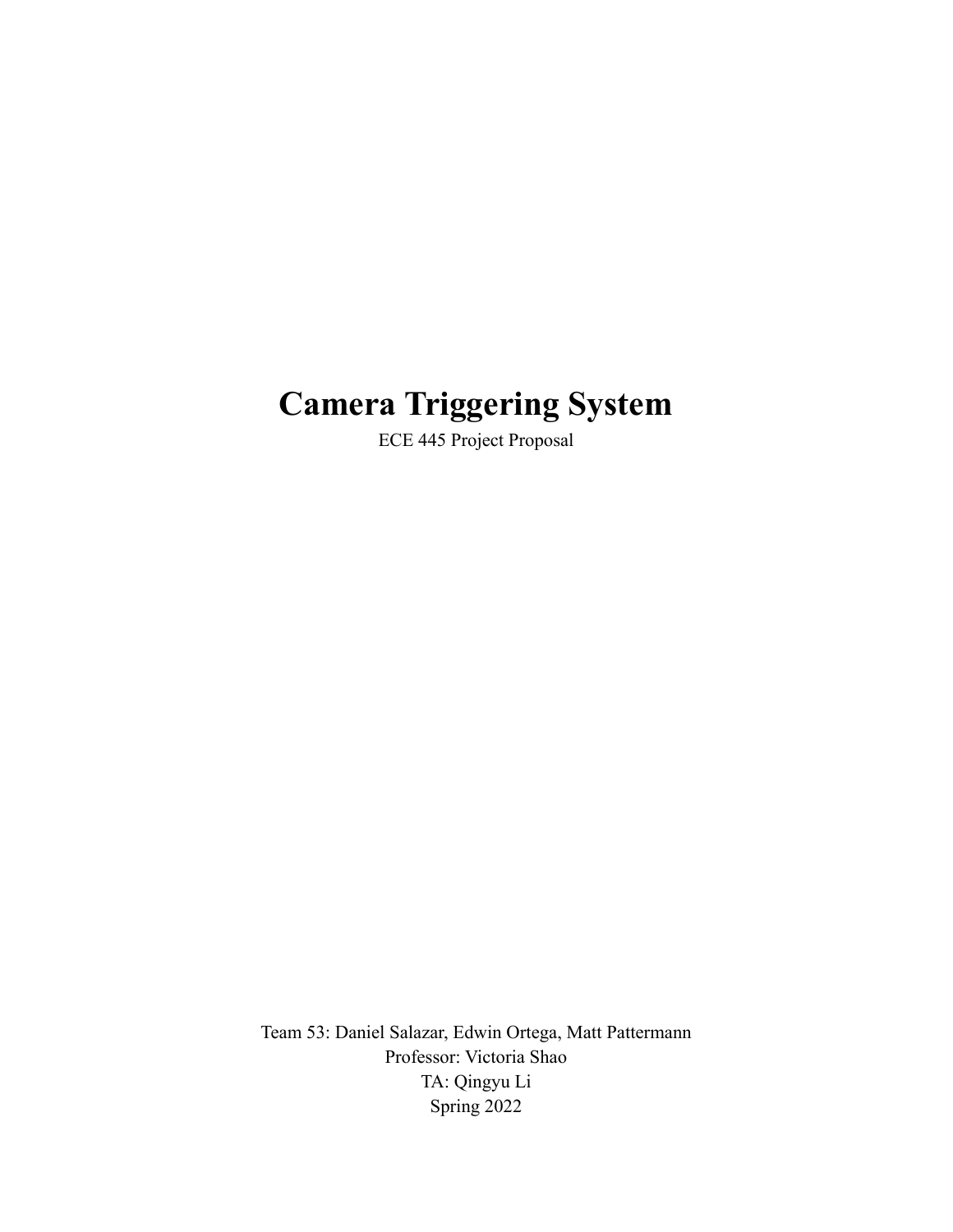# **1. Introduction**

#### **1.1 Problem**

As time goes on, climate change keeps leaving its impact. Notably, it affects the development of plants (such as corn). To combat this the Institute for Genomic Biology at UIUC collects data in regards to the plants; such as, height, color, size and so forth. This is crop phenotyping and it is done manually by hand to be analyzed. The team led by John Hart has already developed an image processing tool, Computer Vision, to analyze pictures of these crops. The issue comes with the automation of taking the images. Go-Pro cameras being used take an image per hour, take images when crops are moving due to wind, or under inconsistent lighting settings. This results in not well taken images which the Computer Vision tool struggles to analyze. In turn, making analysis for the Agricultural Department difficult.

#### **1.2 Solution**

The solution to this would be a camera triggering system that would be mounted on the rain intercept facility. This camera would be a GoPro enclosed system that will not be damaged by the weather elements. In order to minimize the number of pictures, it will be able to have variable time-lapse control. Based on the lighting conditions present, the camera will adjust camera parameters (ISO, shutter speed, aperture, etc) in order to maximize image quality based on surrounding conditions. This is where sensors will come into play and detect wind speeds and rain to adjust accordingly. In reference to wind speeds, this can cause blurry images and thus will cause delayed imaging. If possible, it can also interact with the rain facility itself and close the facility if dangerous wind levels are detected. Likewise, under heavy rain the imaging will pause until the rain has stopped. The procured images are then uploaded via Wi-Fi to then be analyzed by the Institute for Genomic Biology and Center for Digital Agriculture.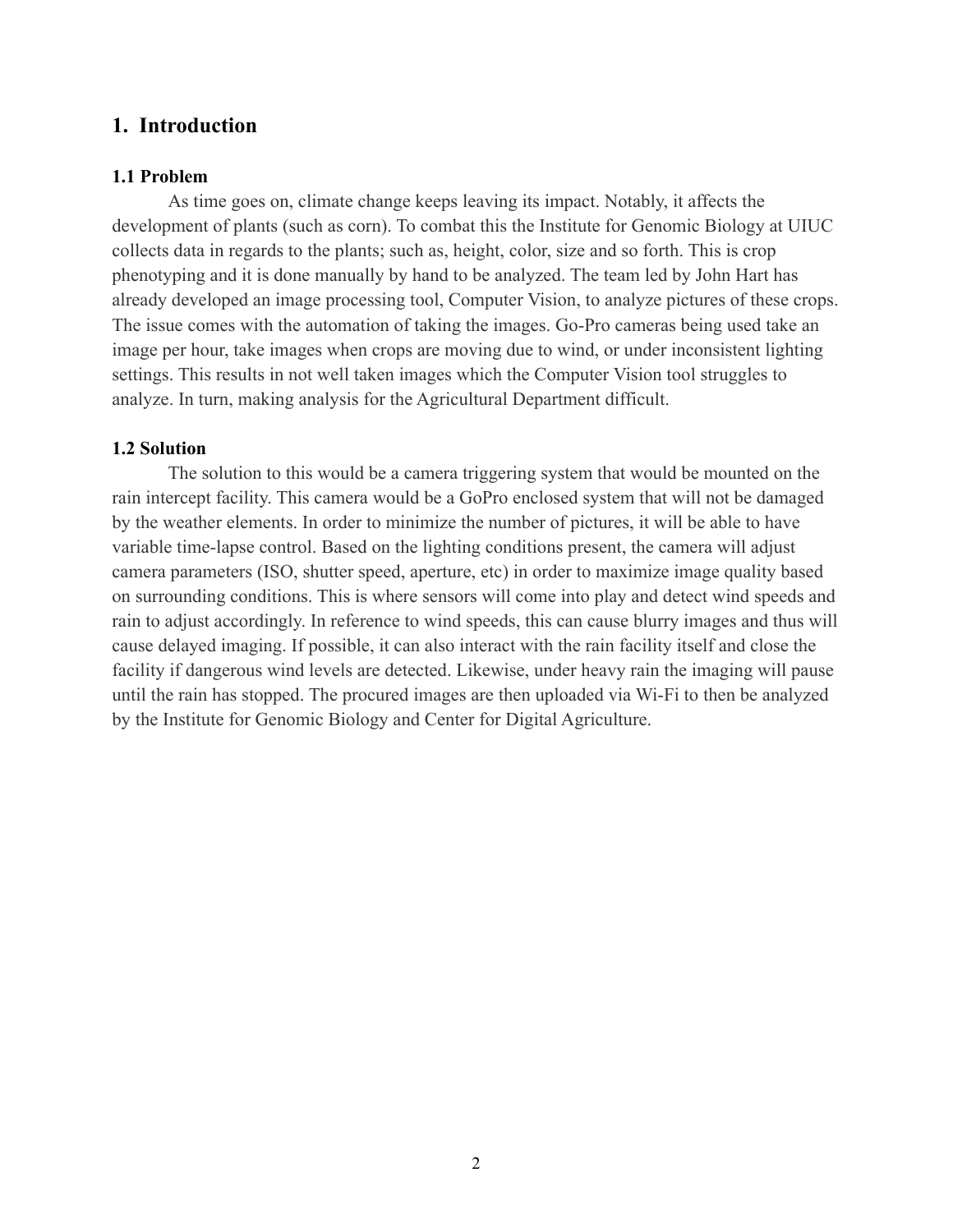# **1.3 Visual Design**

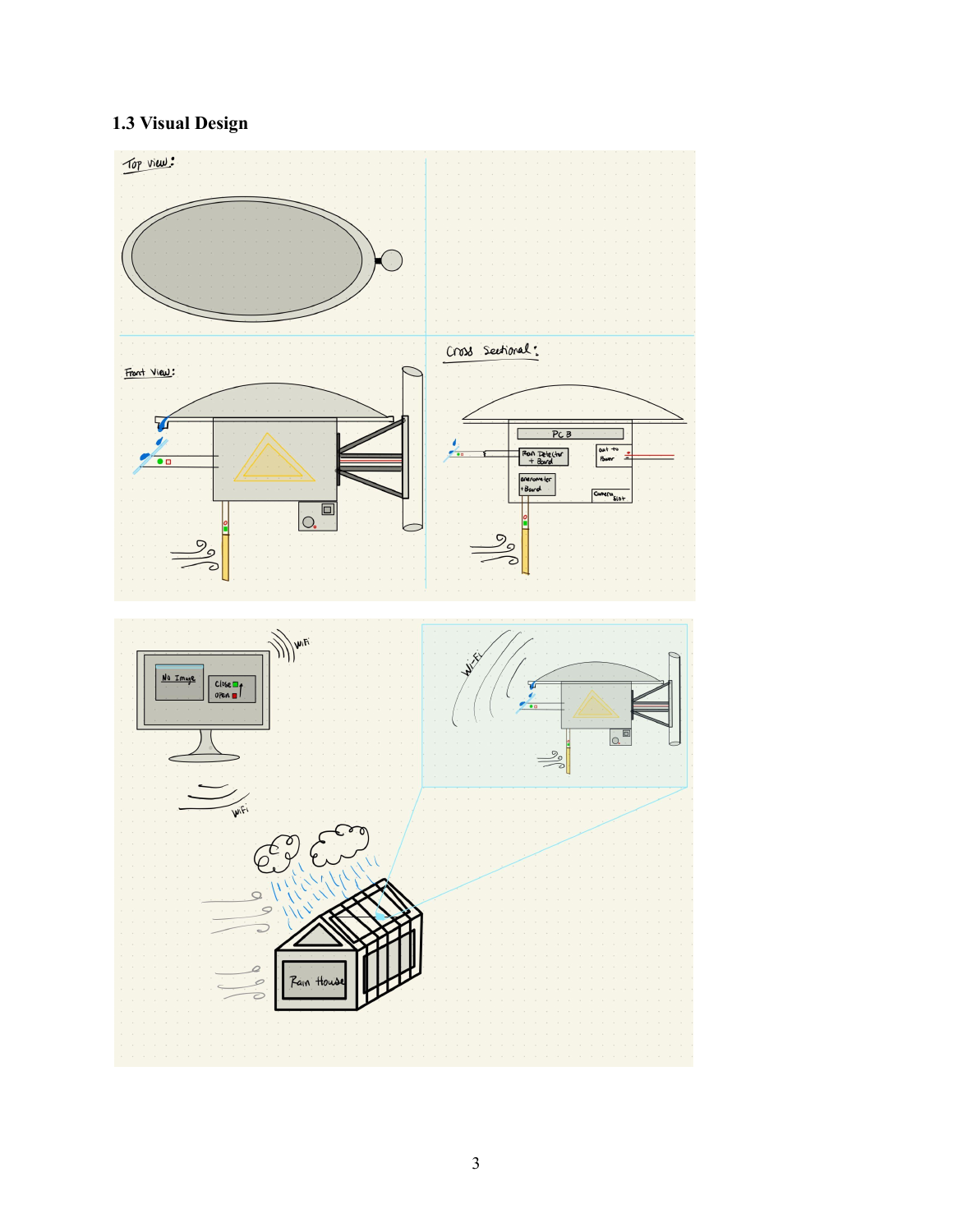# **1.4 High-Level Requirements List**

Provide variable time-lapse control of the GoPro camera. Time-lapse can vary from at most 24 images within a 24 hour span, to as little as just an image a day. The time-lapse function needs to be able to be interrupted by the received sensor data. To test this requirement, weather conditions will be 'simulated' in a closed environment along with the time-lapse feature to determine if the expected number of images were taken in a period of time (camera triggers per day)

- User interface should display the camera settings and received sensory information (rain/wind), which is updated every 20 minutes. The status will be binary (1 On, 0 Off) condition for the rain and wind sensors. The camera settings will be pulled via the WiFi communication to display ISO, aperture, shutter speed, and so forth. The status of the battery will also be displayed and indicated via binary, if there is a need to replace them.
- Wind sensor (or anemometer) should be capable of detecting up to 20 mph  $+/- 10\%$  wind speeds and relay the data to the control subsystem. Rain sensor should be able to qualitavely detect rainfall. In other words, if any rain (or liquid) is detected, the sensor will relay that information.

#### **1.4.1 Optionally Requested High-Level Requirement**

• The rain intercept facility that the Institute for Genomic Biology and Center for Digital Agriculture uses currently has the ability to control the roof. Thus to protect the crops, the roof closes in response to heavy rain or wind. Since the camera triggering system sends the information via WiFi to the user interface, it can potentially be sent to the facility too. That way, it will automatically close in response to the described conditions. *Note: This can only be demonstrated within the rain facility itself; the user interface status indication for rain/wind acts as its substitute.*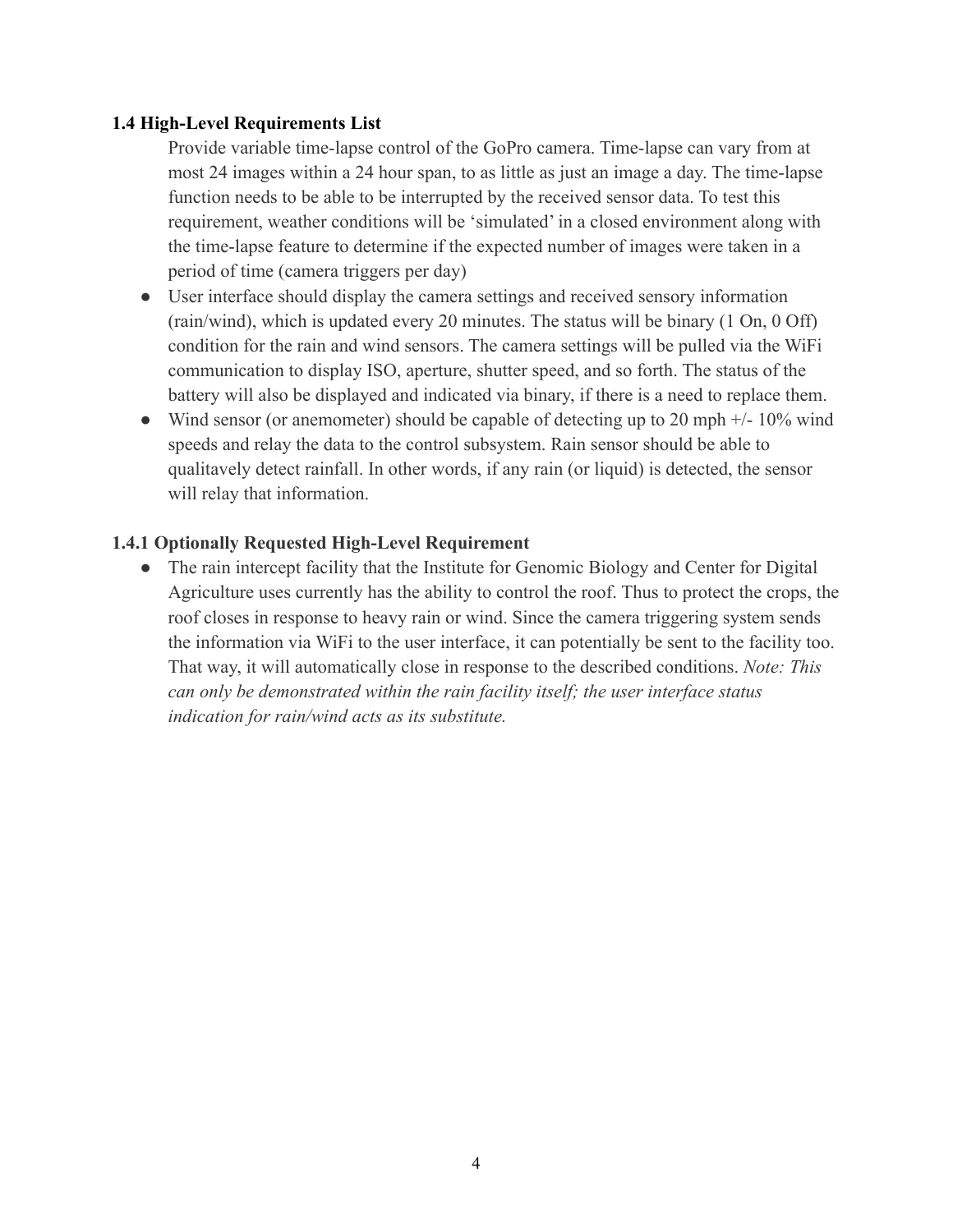# **2. Design**

# **2.1 Block Diagram**

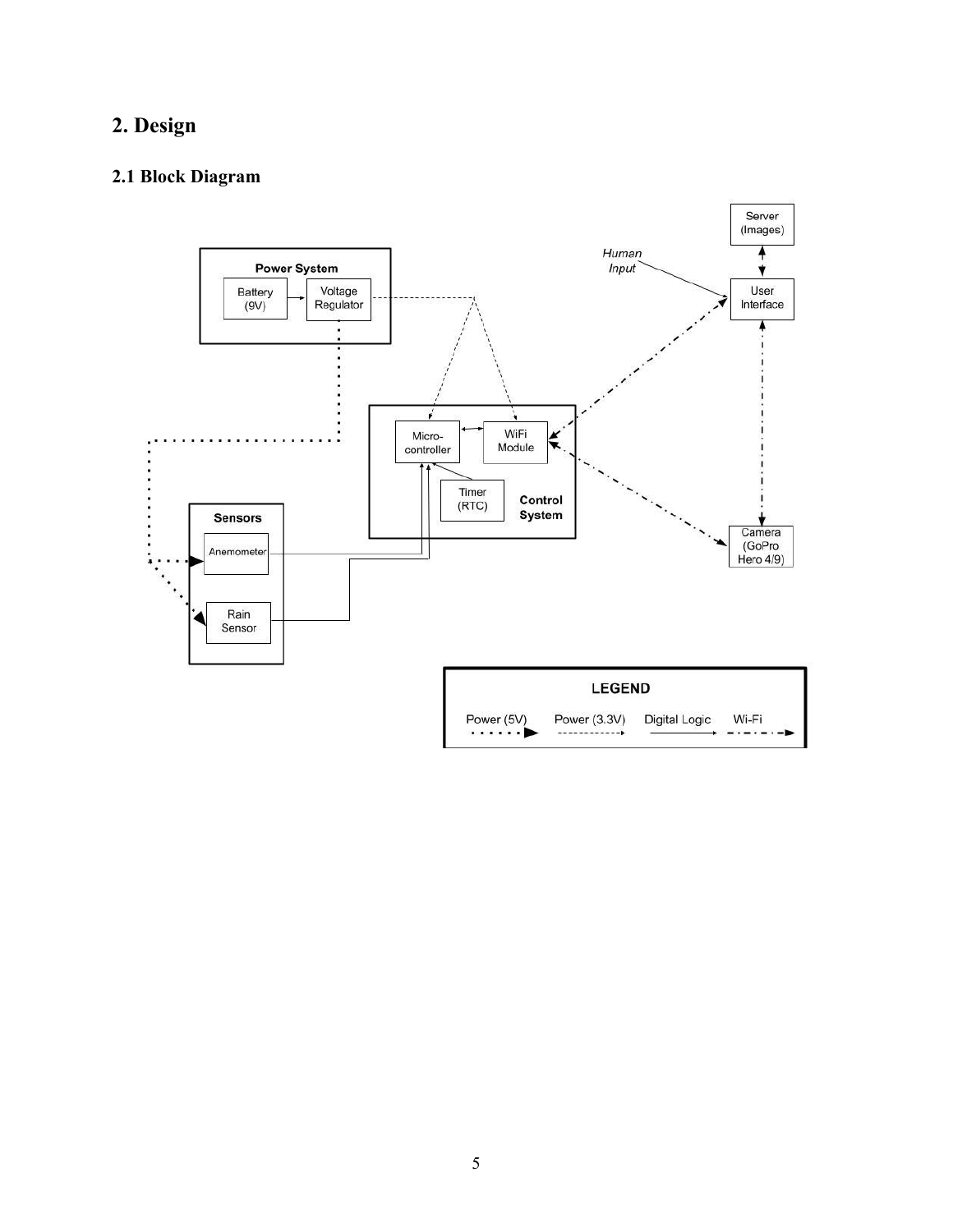# **2.2 Subsystem Overview**

#### **2.2.1 Power Subsystem**

# **Battery**

A battery that provides sufficient power for all sensors and modules on board. *Requirement 1: Must power the device for 2 days of normal use Requirement 2: Must either be rechargeable (lithium-ion) or easily replaceable (for example 9V PP3-style batteries)*

# **Voltage Regulator**

A regulator circuit that reduces the battery voltage to voltage ranges acceptable for application to all modules and sensors on board.

*Requirement 1: Must be capable of reducing at most a 9V alkaline battery voltage down to 3.3* $\pm$ 0.2*V* for typical  $V<sub>IN</sub>$  values of microcontrollers and similar modules. *Requirement 2: Must be capable of reducing at most a 9V alkaline battery voltage down to 5V±0.2V for potential VCC values of sensors.*

# **2.2.2 Control Subsystem**

# **Microcontroller**

A microcontroller to process the data received from the environmental sensors. It is responsible for the ADC operations of the sensor signals. Responsible for triggering the camera in calculated time intervals during every cycle of 24 hours in response to user specification, as well as delaying these triggers in response to the environment.

*Requirement 1: Must have at least 2 8-bit ADCs.*

*Requirement 2: Must have at least 1 digital port (I2C).*

*Requirement 3: Must be able to calculate time intervals given current time left in the day and amount of triggers requested.*

# **RTC**

A Real Time Clock that keeps track of 24 hour time for the device. *Requirement 1: Must utilize I2C digital port connection. Requirement 2: Must have its own power supply separate from the power subsystem.*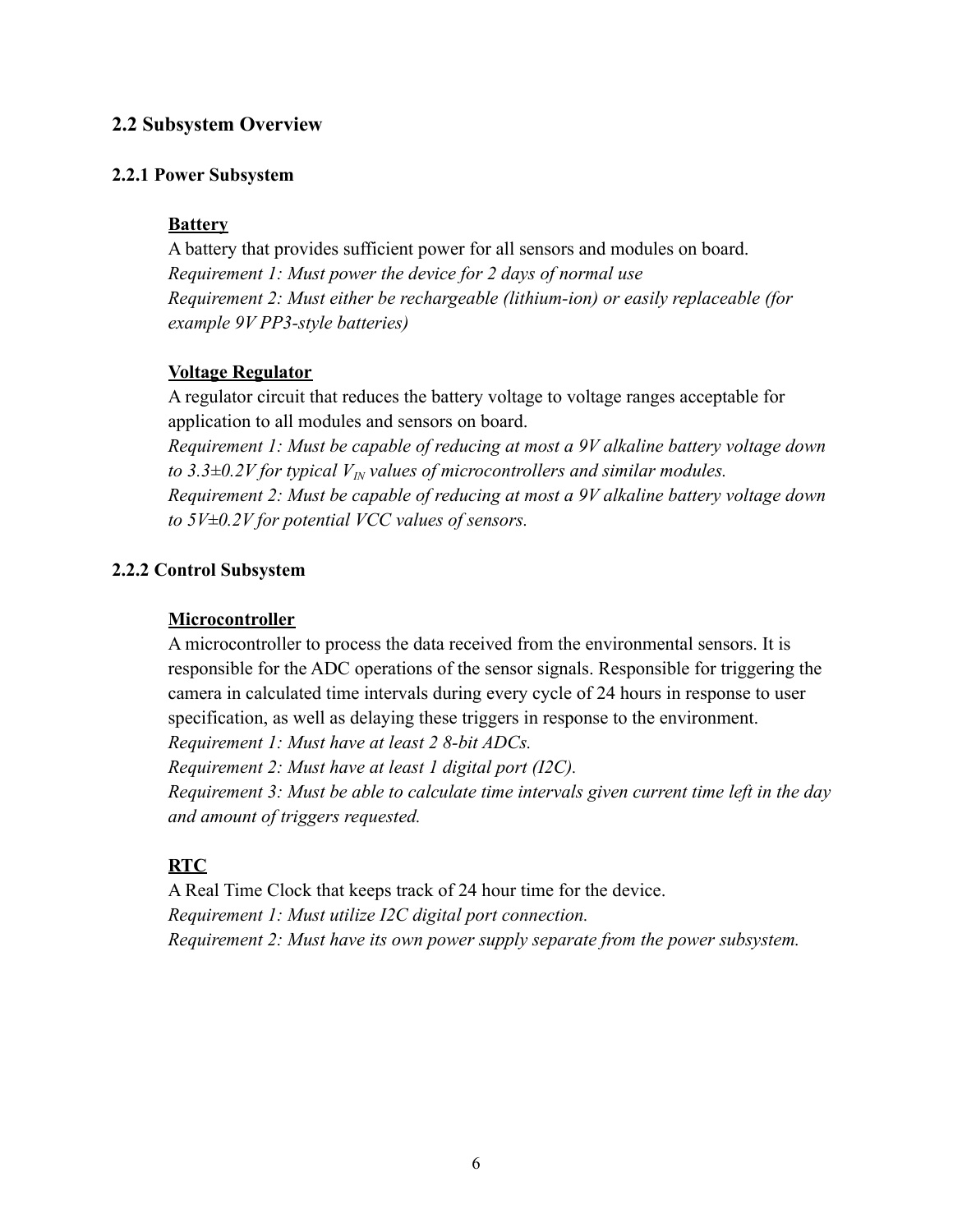# **WiFi Module**

A WiFi module enabling the device to communicate with the server to convey current environmental data as well as to receive user instructions/specifications. The WiFi will communicate using TCP/IP via WiFi with two clients: the User Interface and the Camera. It will communicate with the device's microcontroller via a direct connection.

*Requirement 1: Must be able to respond to requests to read environmental conditions and camera settings from User Interface*

*Requirement 2: Must be able to write requests from User Interface to the device and Camera*

#### **2.2.3 Sensor Subsystem**

#### **Anemometer**

A hot-wire anemometer that detects and measures the velocity of the wind in the surrounding environment.

*Requirement 1: Must require at maximum a supply voltage of 5V±0.2V. Requirement 2: Must draw at maximum 40 mA of supply current. Requirement 3: Must be capable of detecting and measuring wind velocities of 20mph at the minimum*

## **Rain Sensor**

A rain sensor that detects and measures, at least qualitatively, the rainfall in the surrounding environment *Requirement 1: Must require at maximum a supply voltage of 5V±0.2V.*

*Requirement 2: Must draw at maximum 10 mA of supply current.*

#### **2.2.4 User Interface**

The User Interface is a web application, accessible from the user's computer of choice, that communicates with the Server via WiFi.

*Requirement 1: The user interface should allow for a user to specify the desired amount of camera triggers per day and send these specifications to the server*

*Requirement 2: The user interface should allow for a user to specify the desired camera settings instead of having the device decide them, and send these specifications to the server*

*Requirement 3: The user interface should display the current camera setting specifications as well as environmental conditions collected and processed by the Control Subsystem*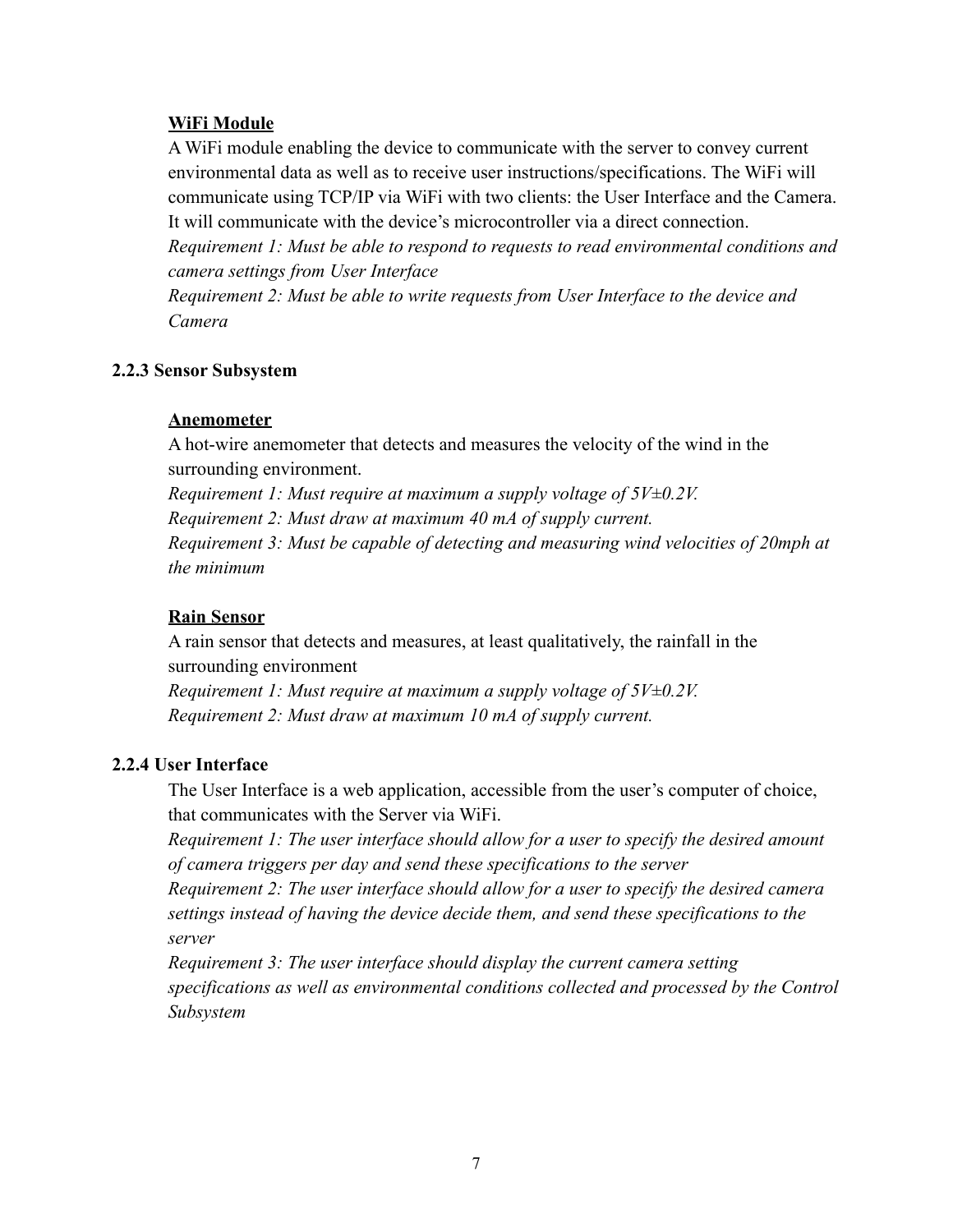#### **2.2.5 Camera(GoPro Hero 4/9)**

The camera chosen by the Department of Agriculture to capture images of crops for study. The other subsystems are designed with this specific range of camera models in mind for compatibility. As such, no requirements necessary.

# **2.3 Tolerance Analysis**

## *Microcontroller Failure*

The main component that poses the greatest risk of failure is the real time clock (RTC) found in microcontrollers. These real time clocks are often made with crystal oscillators which can be modeled with the simple circuit below [6]. This circuit contains capacitive, inductive, and resistive elements.



# *Circuit Equivalent of Crystal*

Aging of the crystal, characterized by multiple uses would cause the desired operating frequency to drift slightly. This can be detrimental for the operation of our microcontroller RTC, but the effect occurs over multiple usages (not probable with our case). Besides the aging of the crystal used in these oscillators for RTCs, there is the potential for it to be deteriorated by temperature. Resistance is proportional to temperature (either linearly or with a positive trend). This can thus alter the resistive component of the circuit, potentially altering the operating frequency. This can create an offset in the time-lapse timing.



# *Linear Relationship of Resistance and Temperature*

The reason why temperature dependence is important is the implementation of the device. It will be installed in the rain facility which will be under sunlight and can potentially heat up the circuitry inside. This is dependent on the implemented microcontroller. Take for example, an Arudino which can withstand operating temperatures of up to  $85^{\circ}$  [7].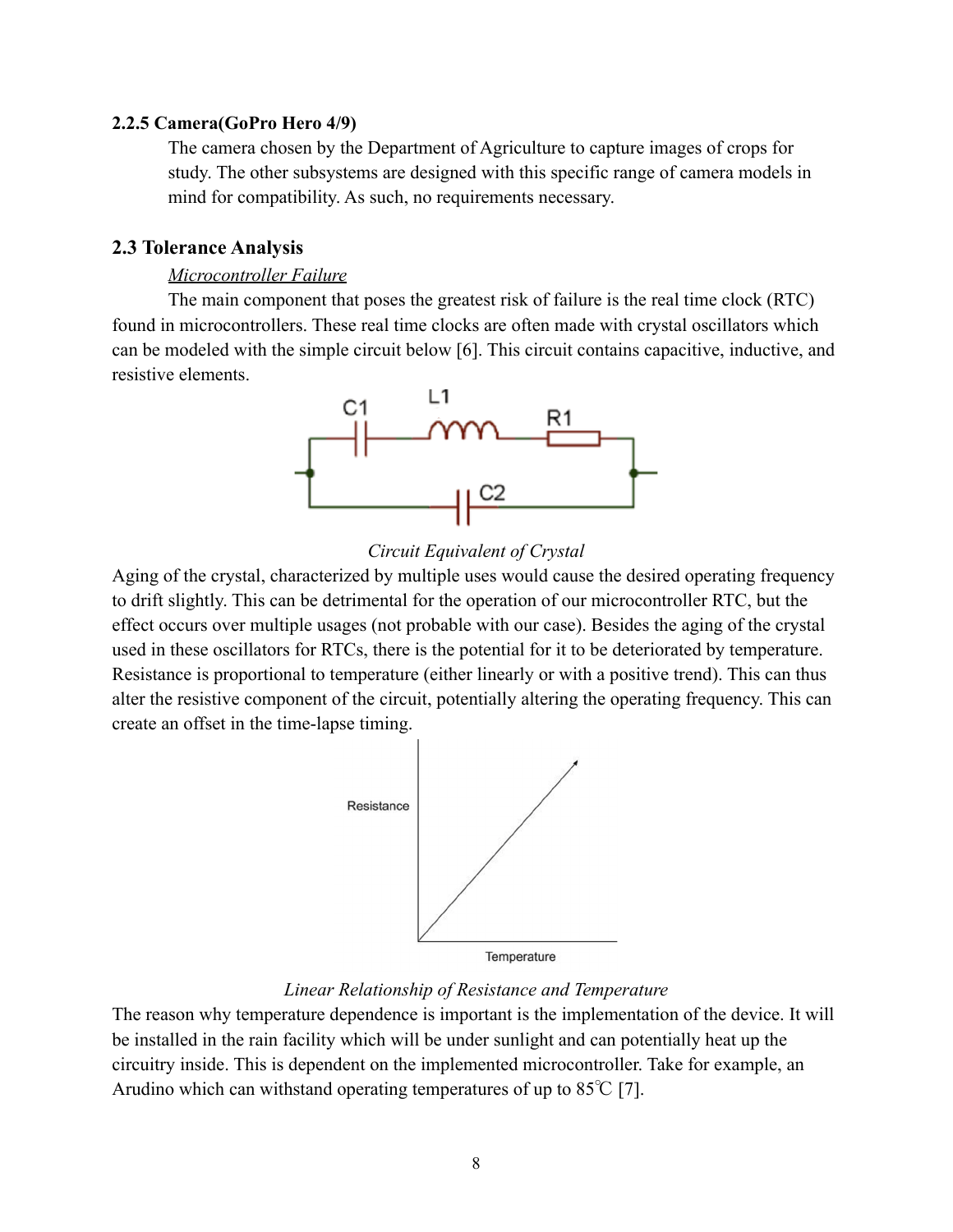#### *Electricity/Water Interaction*

The other main factor that poses a risk of failure for the entire system is the interaction of water with electronic circuitry. As the Rain Sensor subsystem is required to qualitatively determine if it is raining, that indicates potential water leakage into the constructed device. This enforces the need for water-proofing the entire system. Working with and communicating internal PCB storage and device placement with the machine shop is necessary to leap over this possible failure.

# **3. Ethics and Safety**

The ethical aspect of this project is mainly in regards to how safely we can implement the project. In reference to IEEE's code of conduct, Section 1.1 States "we must hold safety, health and the welfare of the public as our top priority, as well as strive for an ethical design and sustainable development practices, and disclose factors that might endanger the public or the environment".

One of the main concerns surrounding our project is the fact that we will be implementing a circuit to an area that is exposed to water/rain. Of course, as we know electricity and water do not mix, so it is our goal to try and make our project housing water resistant to avoid any type of short circuiting. This proves to be a challenge as we need to implement sensors that will need to be exposed to the elements to accomplish their tasks, and will make it difficult to make the casing entirely water resistant. This is ideal for the safety of whoever accesses the rain facility and the facility itself.

In addition to the proximity of electricity and water, we must also consider another possible hazard. Since we are to mount our project to a rod in the rain facility, we must ensure that it is properly mounted to avoid injury from a falling object and prevent damage to the product itself, as we want the client to get the most out of the project and not lose it due to a product failure. We must test the durability of our product and ensure it can withstand certain conditions. As we will be mounting the project onto a bar, we have to ensure the mounts are strong enough and find a suitable position for its purpose and easy maintenance, as we do not want injury to occur while servicing the project when it will be necessary.